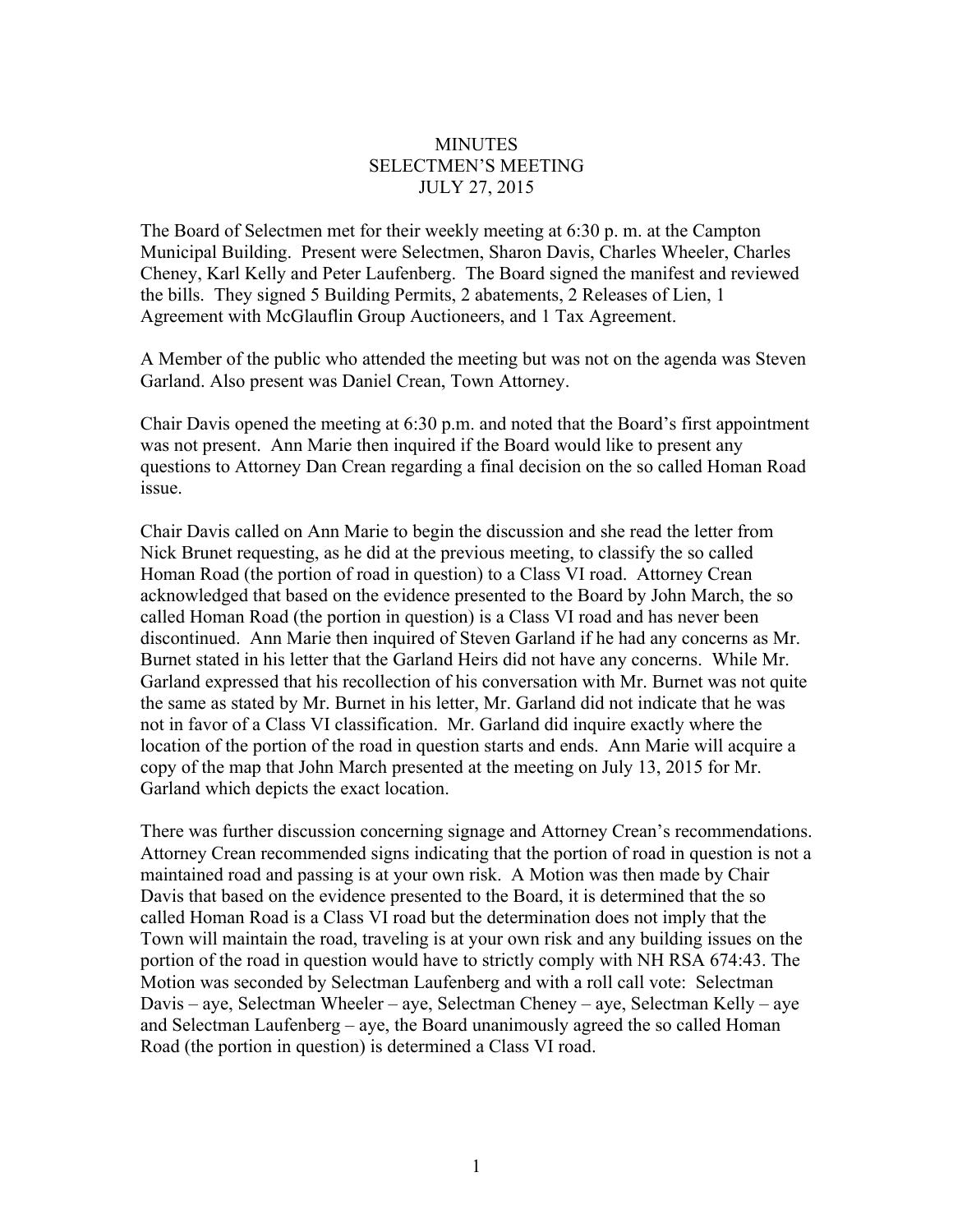Chair Davis stated that Chandler Hill Road status would be rescheduled for two weeks as Mr. Raabe was not present at the meeting this evening.

Chair Davis then called on Martha Aguiar and Nancy Mardin regarding the Henry D. Wyatt antique sword. Mrs. Aguiar explained the history of the sword and the fact that it was the wish of the Campton Historical Society (CHS) to have the sword on display at the Campton Historical Society Building. The sword is now in the custody of Hannah Joyce, Town Clerk. Hannah Joyce, Town Clerk expressed she would like the Board to sign a release of ownership as she feels fully responsible for the sword placed in her hands and does not want to be responsible for the sword if it is released to the CHS. Chair Davis asked Attorney Crean to intervene and Attorney Crean stated that the Town Clerk does not "own" the sword, the sword is Town property. He stated the determination of who should have custody of the sword should be left up to the Town, perhaps at a Town meeting vote, but nothing prohibits the Town to "lend" the sword. Also discussed was the fact that the CHS has proper burglary and fire alarm systems and their own insurance. It was the recommendation of Attorney Crean for the Board to adopt a Motion to give custody of the sword to the CHS. Chair Davis then called on Selectman Wheeler who made a Motion to give custody of the Henry D. Wyatt sword to the Campton Historical Society to be displayed in a secure location for public viewing, subject to further action by the Board of Selectmen, and the Board relieves the Town Clerk from custody of said sword. The Motion was seconded by Selectman Laufenberg and with a roll call vote: Selectmen Davis – aye, Selectman Wheeler – aye, Selectman Cheney – aye, Selectman Kelly – aye and Selectman Laufenberg – aye, it was unanimously agreed to place the custody of the sword in the hands of the Campton Historical Society.

Chair Davis continued the meeting by calling on Ann Marie to discuss Waterville Estates payments with Hannah Joyce, Town Clerk/Tax Collector. Ann Marie explained that with the new Avitar tax program Waterville Estates District is not separate from the Town as it was with the old tax program. Ann Marie explained that she needs the property tax receipts received for Waterville Estates property separated by the Tax Collector in order to calculate the proper percentages owed to the Waterville Estates District. Ann Marie explained that Mrs. Joyce supplied her with a report of 125 pages of payments, but the report does not separate Waterville Estates from the Town, nor does it differentiate tax lien payments and 2015 payments. Chair Davis then called on Mrs. Joyce who indicated it is not her responsibility to figure what percentage goes to who. Ann Marie explained that she will figure the percentage, Mrs. Joyce does not have to do that. Ann Marie just needs a separate report for Waterville Estates payments with a differentiation for tax lien payments. Ann Marie also explained that Josh and Amy, from Avitar have devised a report to extract the necessary information needed for her, but Mrs. Joyce has not been cooperative in contacting Avitar in order to prepare the necessary report. Mrs. Joyce contends that she does not want to be responsible for any report generated by Avitar and she will not be responsible for any report generated by Avitar. Mrs. Joyce expressed she would have a problem with the auditors with such a report. It was confirmed by Ann Marie that the Town of Thornton has the same Avitar system and the Thornton Town Administrator confirmed that the Thornton Tax Collector has had no problem with their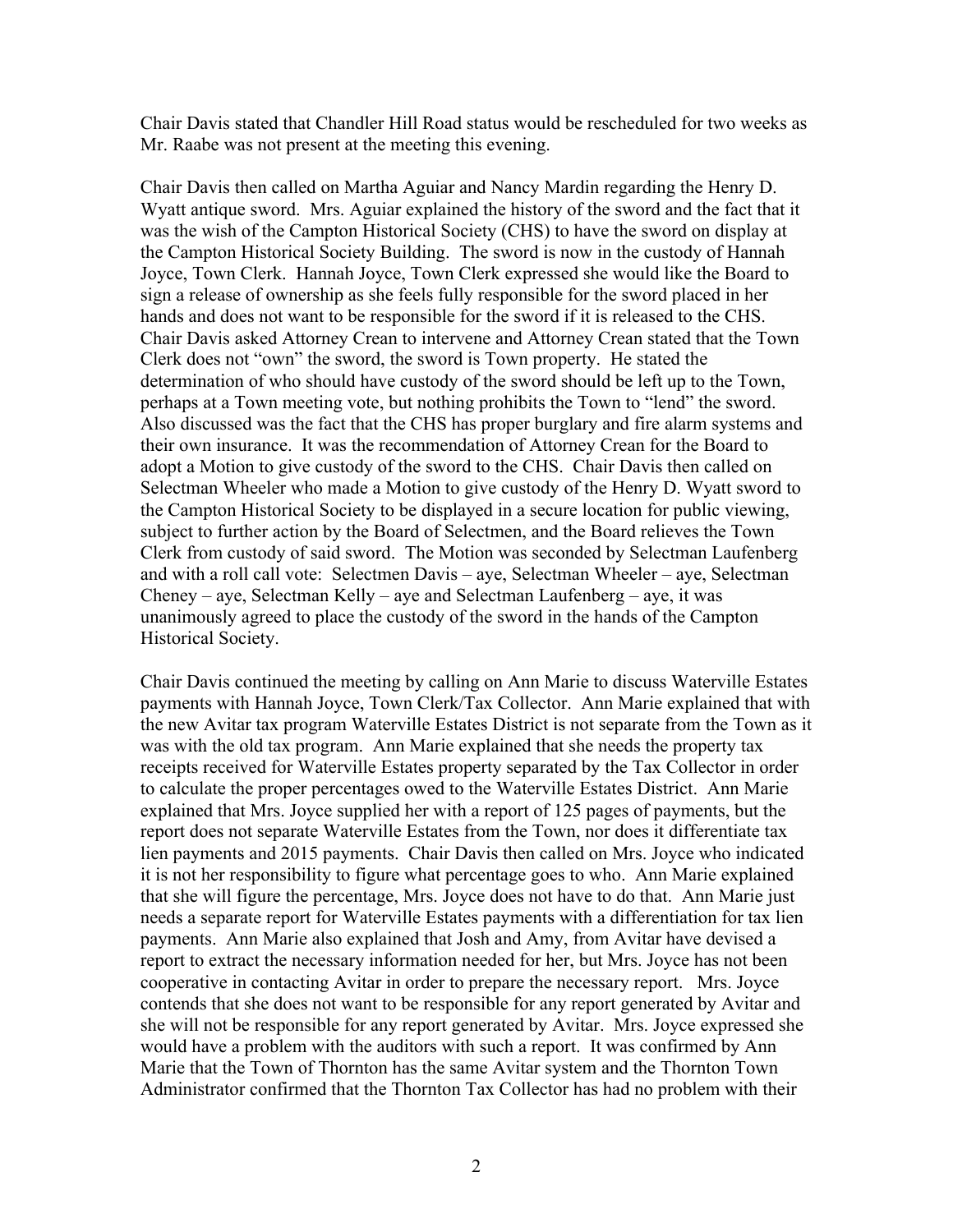auditors. Also, Chair Davis stated that the report is a "query" generated from input of data already in the system, and even banks run these type of "queries" all the time and they are acceptable in the banking business. Chair Davis then called on Attorney Crean for any recommendations. Attorney Crean suggested to Mrs. Joyce that she take the opportunity to speak to Avitar and get this matter resolved as it appears that she is just being "stubborn". Attorney Crean suggested that if there cannot be an agreement reached that the Board contact the Department of Revenue Administration regarding the issue. Attorney Crean also acknowledged that Waterville Estates has threatened a law suit against the Town. Chair Davis then expressed that it appears the issue can be resolved through Avitar with no further action taken. Therefore, Chair Davis asked for Mrs. Joyce's cooperation by contacting Josh and Amy at Avitar to work in a cooperative manner to create the report which would resolve the issue.

Chair Davis then continued the meeting by calling for a Motion to go into Non Public Session under RSA 91-A: 3ll(c) concerning reputation. Selectman Wheeler made the Motion and the Motion was seconded by Selectman Kelly and with a roll call vote: Selectman Davis – aye, Selectman Wheeler – aye, Selectman Cheney – aye, Selectman Kelly – aye, and Selectman Laufenberg – aye, the Board went into Non Public at 7:40 p.m. The Board came out of Non Public Session at 7:50 p.m.

Chair Davis continued the public meeting and called on Selectman Wheeler who made a Motion to seal the Non Public Minutes. The Motion was seconded by Selectman Laufenberg and with a roll call vote: Selectman Davis – aye, Selectman Wheeler – aye, Selectman Cheney – aye, Selectman Kelly – aye, and Selectman Laufenberg – aye, the Board unanimously agreed to seal the Non Public Minutes.

Chair Davis then made a Motion to go into Non Public Session under RSA 91-A: 3, ll (b) regarding personnel. The Motion was seconded by Selectman Wheeler and with a roll call vote: Selectman Davis – aye, Selectman Wheeler – aye, Selectman Cheney – aye, Selectman Kelly – aye, and Selectman Laufenberg – aye, the Board went into Non Public Session as 7:50 p.m. The Board came out of Non Public Session at 8:20 p.m.

Chair Davis continued the public meeting and called on Selectman Wheeler who made a Motion to seal the Non Public Minutes. The Motion was seconded by Selectman Laufenberg and with a roll call vote: Selectman Davis – aye, Selectman Wheeler – aye, Selectman Cheney – aye, Selectman Kelly – aye, and Selectman Laufenberg – aye, the Board unanimously agreed to seal the Non Public Minutes.

Chair Davis then called for a Motion to approve the Minutes and 2 sets of Non Public Minutes. After one revision made by Selectman Cheney to the Minutes and one revision made to one set of Non Public Minutes by Chair Davis, a Motion was made by Selectman Wheeler to approve the revised Minutes and one set of revised Non Public Minutes and to the approve one set of Non Public Minutes as written. The Motion was seconded by Selectman Laufenberg and with a roll call vote the revised Minutes and revised one set of revised Non Public Minutes and one set of Non Public Minutes as written were unanimously approved.